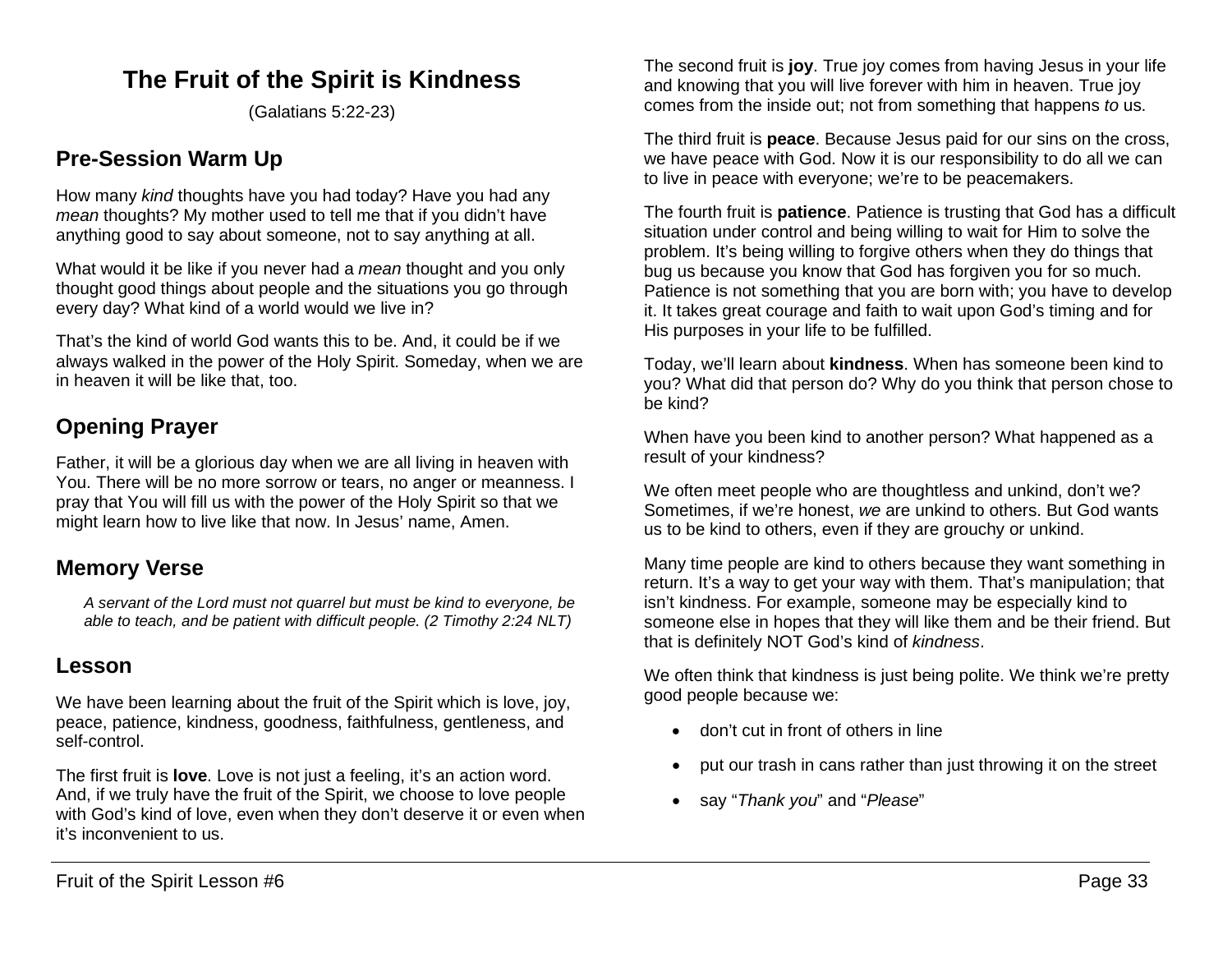But those are just ways of being polite. Being polite doesn't scratch the surface of what kindness is really all about.

God calls us to be compassionate towards those in need, even toward those we may not particularly like. "Compassion" means to care about another person's needs and to want to help that person even when it costs us time or money.

Jesus told a story about the Good Samaritan to teach His disciples what real kindness is. We call the stories that Jesus used as lessons, *parables*. A parable is a life-like story, using examples from every day experiences.

#### Luke 10:30-31

*Jesus replied with a story: "A Jewish man was traveling on a trip from Jerusalem to Jericho, and he was attacked by bandits. They stripped him of his clothes, beat him up, and left him half dead beside the road. (31) By chance a priest came along. But when he saw the man lying there, he crossed to the other side of the road and passed him by.*

Surely a priest, who served God and lead others in the worship of God would care about this poor injured man. But he didn't. He glanced at him and passed by, choosing not to dirty himself.

#### Luke 10:32

*A Temple assistant walked over and looked at him lying there, but he also passed by on the other side.*

The Levites helped the priests in the work at the temple. They spent their lives teaching people about God's law. Surely this Temple assistant would have known God and wanted to please Him. But he, too, refused to help this injured man. He stopped and looked at him and then passed by.

#### Luke 10:33-34

*Then a despised Samaritan came along, and when he saw the man, he felt compassion for him. (34) Going over to him, the Samaritan soothed his wounds with olive oil and wine and bandaged them. Then he put the* 

*man on his own donkey and took him to an inn, where he took care of him.*

The Jews and the Samaritans had been bitter enemies for years. The Jews hated Samaritans. And the feeling was mutual. A Samaritan would normally never stop to help a Jew. Yet it was a Samaritan, who showed true kindness to the wounded Jew!

#### Luke 10:35

*The next day he handed the innkeeper two silver coins, telling him, 'Take care of this man. If his bill runs higher than this, I'll pay you the next time I'm here.'*

The Samaritan paid all costs, left money, and promised more! He never expected anyone to thank him or even to pay him back. He just did it because he had compassion for the injured man and it was the right thing to do.

When we are kind to someone without expecting anything in return, we are showing compassion. God's kind of *kindness* is when you do something kind for someone else when you don't have to and when you don't expect to get anything in return.

Just like love, joy, peace, and patience; kindness is not just a feeling, it's an action word. God's kind of *kindness* is self-sacrificing; it's having compassion on others and being willing to share with them, even if it means giving all you have.

What are some ways you can show kindness to people in need?

- Sharing what you have with others shows your love for God and brings kindness to other people. Even though we may not always feel like sharing, it's not only a way to show kindness, but it is also a way to show our love for God.
- Speaking kind words to others can change a person's heart and make that person also want to be kind.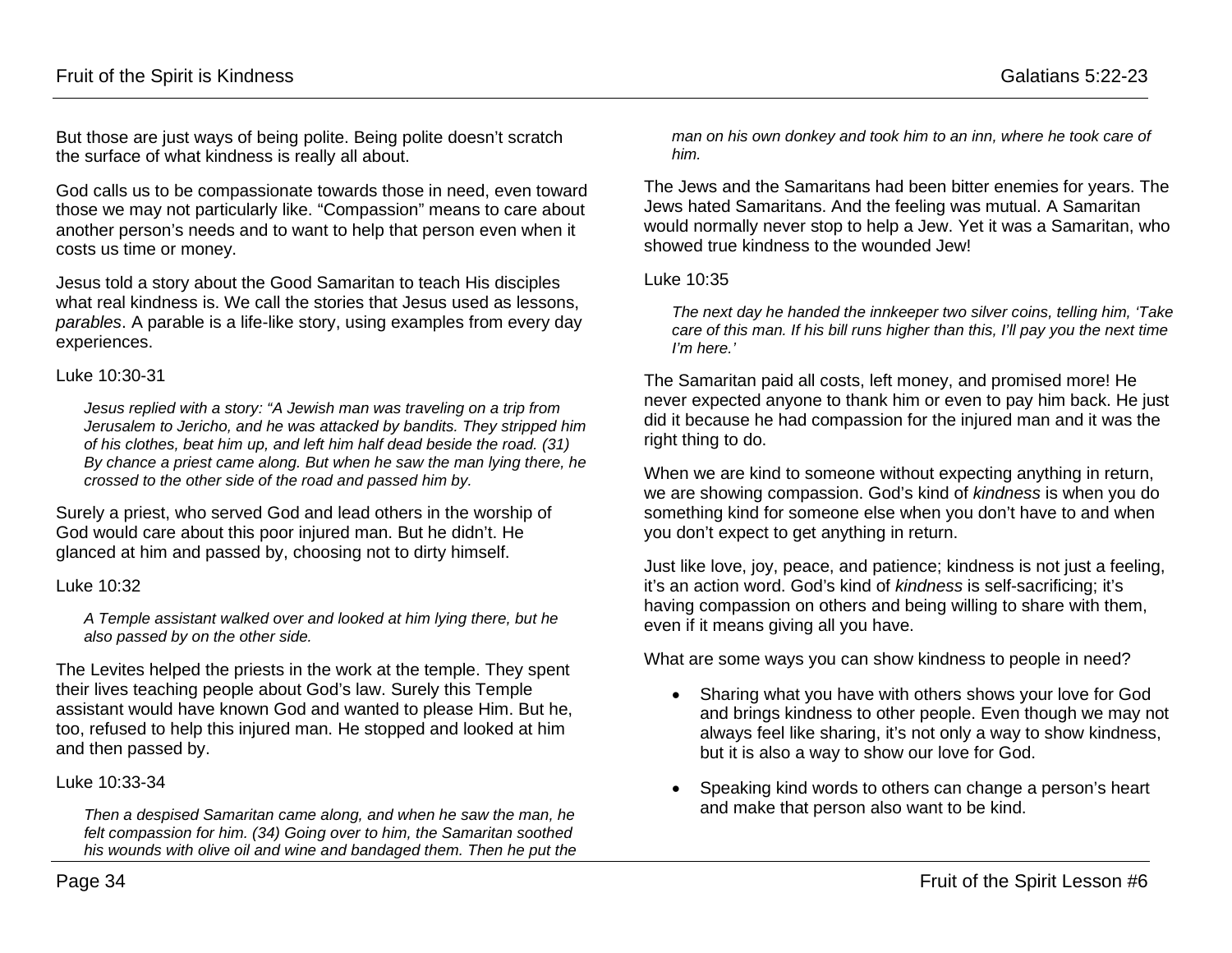We can show kindness with our words, our thoughts, and our actions. This may not always be an easy job. We may be in a grouchy mood and really have to work at being kind. Or we may meet someone else who is grouchy, and it's often hard to be kind to someone who is especially rude or mean.

When is it easy to show kindness to others? (When others have been kind to us.) When might it be hard? (When we're angry.)

What can we do when we don't feel like being kind? (Ask God's help. Remember God's kindness to us.)

It's easy to be kind to people that are kind to you. It's a lot harder to be kind to someone who is mean to you. But that's exactly what God wants us to do.

#### 1 Thessalonians 5:15

*See that no one pays back evil for evil, but always try to do good to each other and to all people.*

God wants us to be kind to everyone all the time. By knowing Jesus and keeping him in our hearts, we can show kindness all the time.

How do you feel when people are unkind to you? How do you think people feel when you're unkind to them?

Sometimes it isn't easy to be kind without expecting anything back.

What are some ways to show kindness to others without expecting anything in return? (Help a younger brother or sister. Donate items to a homeless shelter. Help someone who's hurt. Give someone more than is asked for. Do extra chores.)

Kindness is the spiritual fruit that helps others in practical, thoughtful, caring ways with no thought of getting something in return.

When we have Jesus in our lives, we want to show kindness all the time. That's how we grow the fruit of God's Holy Spirit.

### **Closing Prayer**

Father, please help us to show love to You by showing kindness to others. In Jesus' name, Amen.

## **Learning Activities**

### **Craft Corner**

Let the children make bookmarks with the fruit of the Spirit on them.

#### **Snack**

Pears

### **Game Center**

Let's do some skits to act out situations in a kind manner and in a mean manner to decide which way is more Christ-like.

| One child is playing a hand-held<br>video game. His brother (or<br>sister) walks in and says, "Hey,<br>that's my game!"         | Two children are playing at the<br>park. Another child sits alone<br>with no one to play with.                                                                             |
|---------------------------------------------------------------------------------------------------------------------------------|----------------------------------------------------------------------------------------------------------------------------------------------------------------------------|
| Two children from the same<br>family decided to eat a snack.<br>Both children want a pear to eat;<br>but only one pear is left. | Two children are watching a<br>favorite television show. Mom<br>asks the children to clean their<br>rooms because one of her<br>friends is on her way over for a<br>visit. |